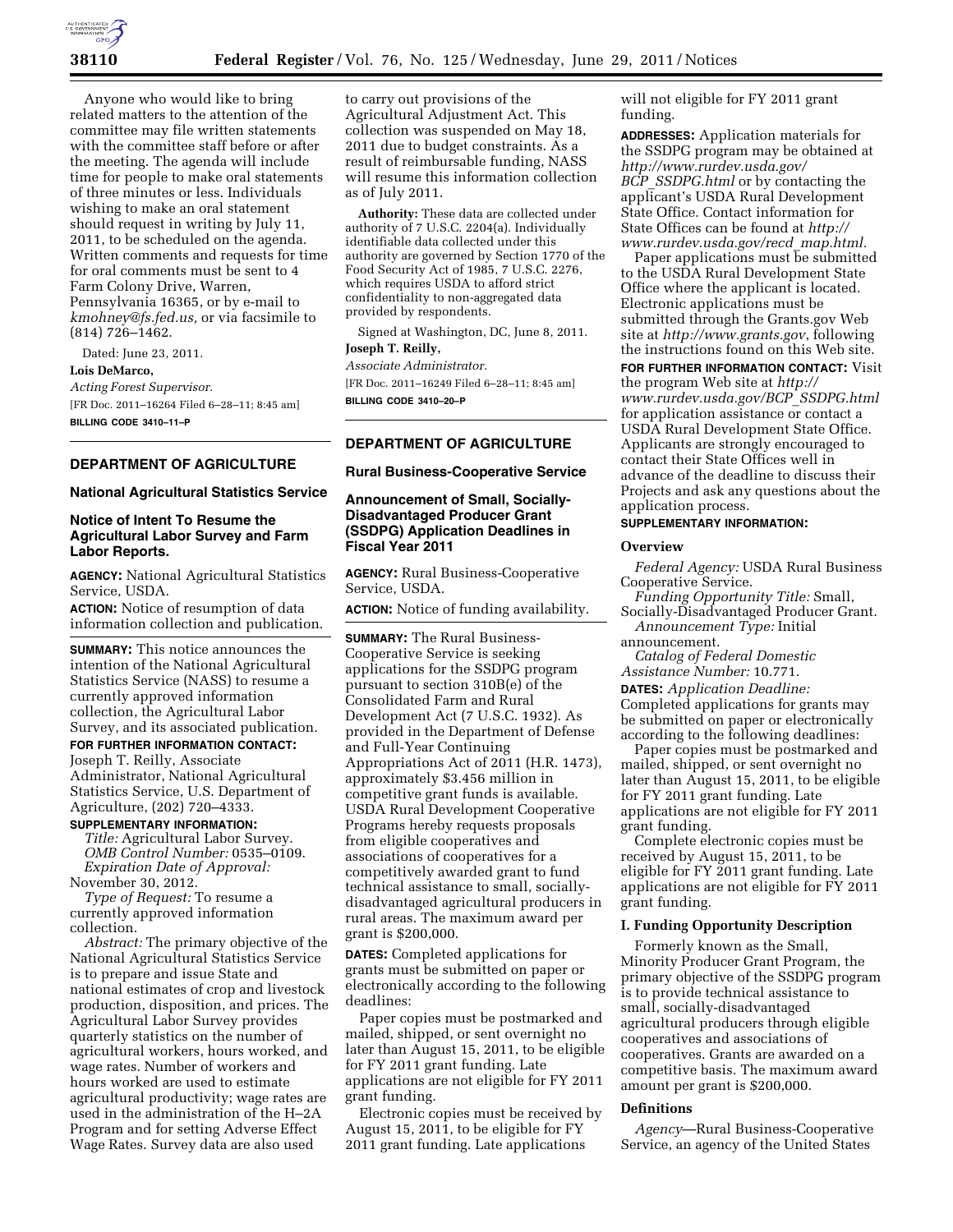Department of Agriculture (USDA) Rural Development or a successor agency.

*Agricultural Commodity*—An unprocessed product of farms, ranches, nurseries, and forests. Agricultural commodities include: Livestock, poultry, and fish; fruits and vegetables; grains, such as wheat, barley, oats, rye, triticale, rice, corn, and sorghum; legumes, such as field beans and peas; animal feed and forage crops; seed crops; fiber crops, such as cotton; oil crops, such as safflower, sunflower, corn, and cottonseed; trees grown for lumber and wood products; nursery stock grown commercially; Christmas trees; ornamentals and cut flowers; and turf grown commercially for sod. Agricultural commodities do not include horses or animals raised as pets, such as cats, dogs, and ferrets.

*Association of Cooperatives*—An association of cooperatives whose primary focus is to provide assistance to small, socially-disadvantaged agricultural producers and where the governing board and/or membership is comprised of at least 75 percent socially-disadvantaged agricultural producers.

*Conflict of Interest*—A situation in which the ability of a person or entity to act impartially would be questionable due to competing professional or personal interests. An example of conflict of interest occurs when the grantee's employees, board of directors, including their immediate family, have a legal or personal financial interest in the recipients receiving the benefits or services of the grant.

*Cooperative*—A farmer- or rancherowned and -controlled business, organized and chartered as a cooperative, from which benefits are derived and distributed equitably on the basis of use by each of the farmer or rancher owners whose primary focus is to provide assistance to small, sociallydisadvantaged agricultural producers and where the governing board and/or membership is comprised of at least 75 percent socially-disadvantaged producers.

*Cooperative Programs*—The office within Rural Business-Cooperative Service, and any successor organization, that administers programs authorized by the Cooperative Marketing Act of 1926 (7 U.S.C. 451 *et seq.*) and such other programs identified in USDA regulations.

*Economic Development*—The economic growth of an area as evidenced by increase in total income, employment opportunities, decreased out-migration of population, value of production, increased diversification of industry, higher labor force participation rates, increased duration of employment, higher wage levels, or gains in other measurements of economic activity, such as land values.

*Feasibility Study*—An analysis of the economic, market, technical, financial, and management feasibility of a proposed Project.

*Operating Cost*—The day-to-day expenses of running a business; for example: Utilities, rent, salaries, depreciation, product production costs, marketing and advertising, and other basic overhead items.

*Project*—Includes all activities to be funded by the Small Socially-Disadvantaged Producer Grant.

*Rural and Rural Area*—Any area of a State—

(1) Not in a city or town that has a population of more than 50,000 inhabitants, according to the latest decennial census of the United States; and

(2) The contiguous and adjacent urbanized area,

(3) Urbanized areas that are rural in character as defined by U.S.C. 1991 (a) (13), as amended by Section 6018 of the Food, Conservation, and Energy Act of 2008, Public Law 110–246 (June 18, 2008).

(4) For the purposes of this definition, cities and towns are incorporated population centers with definite boundaries, local self-government, and legal powers set forth in a charter granted by the State. Notwithstanding any other provision of this paragraph, within the areas of the County of Honolulu, Hawaii, and the Commonwealth of Puerto Rico, the Secretary may designate any part of the areas as a rural area if the Secretary determines that the part is not urban in character, other than any area included in the Honolulu census designated place (CDP) or the San Juan CDP.

*Rural Development*—A mission area within USDA consisting of the Office of Under Secretary for Rural Development, Rural Development Business and Cooperative Programs, Rural Development Housing Programs, and Rural Development Utilities Programs and any successors.

*Small, Socially-Disadvantaged Producer*—Socially-disadvantaged persons or at least 75 percent sociallydisadvantaged producer-owned entities including farmers, ranchers, loggers, agricultural harvesters, and fishermen, that have averaged \$250,000 or less in annual gross sales of agricultural products in the last 3 years.

*Socially-Disadvantaged Producer*— Individual agricultural producer who is a member of a group whose members

have been subjected to racial, ethnic or gender prejudice, without regard for their individual qualities.

*State*—Includes each of the several states, the Commonwealth of Puerto Rico, the Virgin Islands of the United States, Guam, American Samoa, the Commonwealth of the Northern Mariana Islands, and, as may be determined by the Secretary to be feasible, appropriate and lawful, the Federated States of Micronesia, the Republic of the Marshall Islands and the Republic of Palau.

*Technical Assistance*—An advisory service performed for the benefit of a small, socially-disadvantaged producer such as market research; product and/or service improvement; legal advice and assistance; feasibility study, business plan, and marketing plan development; and training. Technical assistance does not include the operating costs of a cooperative being assisted.

#### **II. Award Information**

*Type of Award:* Grant. *Fiscal Year Funds:* FY 2011. *Approximate Total Funding:* \$3.456 million.

*Approximate Number of Awards:* 18. *Floor of Award Range:* None. *Ceiling of Award Range:* \$200,000. *Anticipated Award Date:* September 15, 2011.

*Budget Period Length:* 12 months. *Project Period Length:* 12 months.

### **III. Eligibility Information**

### *A. Eligible Applicants*

Applicants must be a cooperative or an association of cooperatives as defined in this Notice, and must be able to verify their legal structure as a cooperative in the state in which they are incorporated. Individuals are not eligible for this program.

#### *B. Cost Sharing or Matching*

No matching funds are required.

#### *C. Other Eligibility Requirements*

*Use of Funds:* Funds may only be used for technical assistance Projects as defined in this notice.

*Project Area Eligibility:* The Project proposed must take place in a rural area as defined in this Notice.

*Grant Period Eligibility:* If awarded, grant funds must be expended in 12 months. Applications must have a time frame of no more than 365 days with the time period beginning no earlier than the grant award date and ending no later than December 31, 2012. However, applicants should note that the anticipated award date is September 15 and proposed start dates should not fall prior to this date. Projects must be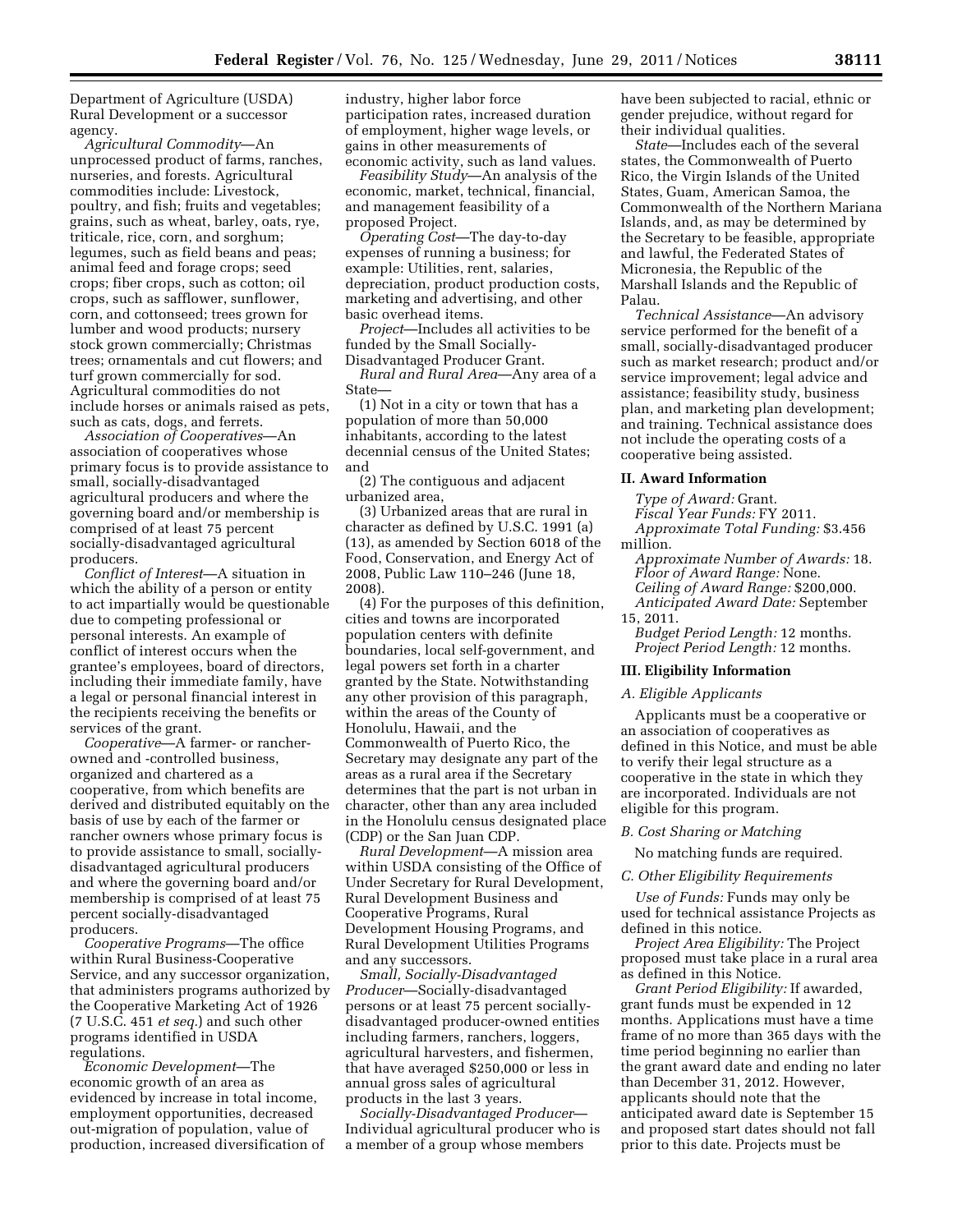completed within the 12-month time frame. The Agency will not approve requests to extend the grant period. Applications that request funds for a time period ending after December 31, 2012, will not be considered for funding.

*Completeness Eligibility:* Applications lacking sufficient information to determine eligibility and scoring will be considered ineligible. Applications that are non-responsive to this notice will be considered ineligible.

*Multiple Grant Eligibility:* An applicant may not submit more than one grant application in any one funding cycle.

*Activity Eligibility:* Applications must propose technical assistance, as defined in this Notice, to benefit their members or other small socially-disadvantaged producers who are not members, in order to be considered for funding. Applications having ineligible costs equaling more than 10 percent of total Project costs will be determined ineligible and will not be considered for funding. Applications having ineligible costs of 10 percent or less of total Project costs and which are selected for funding must remove all ineligible costs from the budget and replace them with eligible activities or the amount of the grant award will be reduced accordingly. Applicants may not submit applications that duplicate current activities or activities paid for by other funded grant programs.

## **IV. Application and Submission Information**

### *A. Address To Request Application Package*

The application package for applying on paper for this funding opportunity can be obtained at *[http://](http://www.rurdev.usda.gov/BCP_SSDPG.html)  [www.rurdev.usda.gov/](http://www.rurdev.usda.gov/BCP_SSDPG.html)  BCP*\_*[SSDPG.html](http://www.rurdev.usda.gov/BCP_SSDPG.html)*. Alternatively, applicants may contact their USDA Rural Development State Office. Contact information for State Offices can be found at *[http://www.rurdev.usda.gov/](http://www.rurdev.usda.gov/recd_map.html) recd*\_*[map.html.](http://www.rurdev.usda.gov/recd_map.html)* 

For electronic applications, applicants must visit *<http://www.grants.gov>* and follow the instructions.

### *B. Content and Form of Submission*

Applications must be submitted on paper or electronically. An application guide may be viewed at *[http://](http://www.rurdev.usda.gov/BCP_SSDPG.html) [www.rurdev.usda.gov/](http://www.rurdev.usda.gov/BCP_SSDPG.html)  BCP*\_*[SSDPG.html](http://www.rurdev.usda.gov/BCP_SSDPG.html)*. It is recommended that applicants use the template provided on the Web site. The template can be filled out electronically and printed out for submission with the required forms for paper submission or

it can be filled out electronically and submitted as an attachment through *[http://www.grants.gov.](http://www.grants.gov)* 

If the application is submitted electronically, the applicant must follow the instructions given at the Internet address: *<http://www.grants.gov>*. Applicants are advised to visit the site well in advance of the application deadline if they plan to apply electronically to ensure that they have obtained the proper authentication and have sufficient computer resources to complete the application.

Applicants must complete and submit the following elements. The Agency will screen all applications for eligibility and determine whether the application is complete and sufficiently responsive to the requirements set forth in this Notice to allow for an informed review. Information submitted as part of the application will be protected to the extent permitted by law.

1. Form SF–424, ''Application for Federal Assistance,'' must be completed, signed, and must include a Dun and Bradstreet Data Universal Numbering System (DUNS) number and maintain registration in the Central Contractor Registration (CCR) database in accordance with 2 CFR Part 25. The DUNS number is a nine-digit identification number which uniquely identifies business entities. There is no charge. To obtain a DUNS number, access *<http://www.dnb.com/us/>* or call 866–705–5711. Similarly, applicants may register for the CCR at *[http://](http://www.ccr.gov) [www.ccr.gov.](http://www.ccr.gov)* Assistance with CCR registration is available by calling 1– 866–606–8220. The CCR CAGE Code and expiration date may be handwritten on the SF–424. For more information, see the SSDPG Web site at *[http://](http://www.rurdev.usda.gov/BCP_SSDPG.html) [www.rurdev.usda.gov/BCP](http://www.rurdev.usda.gov/BCP_SSDPG.html)*\_*SSDPG.html*  or contact the USDA Rural Development State Office at *[http://](http://www.rurdev.usda.gov/recd_map.html)* 

*[www.rurdev.usda.gov/recd](http://www.rurdev.usda.gov/recd_map.html)*\_*map.html.*  2. Form SF–424A, ''Budget Information-Non-Construction Programs.'' This form must be completed and submitted as part of the application package.

3. Form SF–424B, ''Assurances—Non-Construction Programs.'' This form must be completed, signed, and submitted as part of the application package.

4. Table of Contents. For ease of locating information, each application must contain a detailed Table of Contents (TOC) immediately following the SF–424B. The TOC must include page numbers for each component of the application. Pagination should begin immediately following the TOC.

5. Executive Summary. A summary of the proposal, not to exceed one page, must briefly describe the Project, tasks

to be completed and other relevant information that provides a general overview of the Project.

6. Eligibility Discussion: A detailed discussion, not to exceed four pages, must describe how the applicant meets the following requirements:

(i) Applicant Eligibility: The applicant must describe how they meet the definition of a cooperative or an association of cooperatives as defined in this Notice. The applicant must also verify their incorporation as a cooperative or an association of cooperatives in the state they have applied by providing the state's Certificate of Good Standing, and their Articles of Incorporation and By-Laws. The applicant must apply as only one type of applicant.

(ii) Use of Funds: The applicant must provide a detailed discussion on how the proposed Project activities meet the definition of technical assistance.

(iii) Project Area: The applicant must provide specific information on where the Projects are planned to be located and that the areas meet the definition of ''rural area.''

(iv) Grant Period: The applicant must provide a time frame for the proposed Project and discuss how the Project will be completed within that time frame.

7. Budget/Work plan: The applicant must describe, in detail not to exceed four pages, the purpose of the grant, what type of assistance will be provided, and the total amount of funds needed for each Project. The budget must also present a breakdown of estimated costs associated with each task/activity for each Project. The amount of grant funds requested will be adjusted if the applicant does not have justification for all costs.

8. Evaluation Criteria: Each of the evaluation criteria referenced in this notice must be addressed, specifically and individually on separate pages, in narrative form, not to exceed a total of two pages for each evaluation criteria. Failure to address each evaluation criteria will result in the application being determined ineligible.

### *C. Submission Dates and Times*

*Application Deadline Date:* August 15, 2011.

*Explanation of Deadlines:* Paper applications must be POSTMARKED and mailed, shipped, or sent overnight by the deadline date. Electronic applications must be RECEIVED by *<http://www.grants.gov>*by the deadline date. If the Applicant's application does not meet the deadline, it will not be considered for funding. Applicants will be notified if their application did not meet the submission deadline.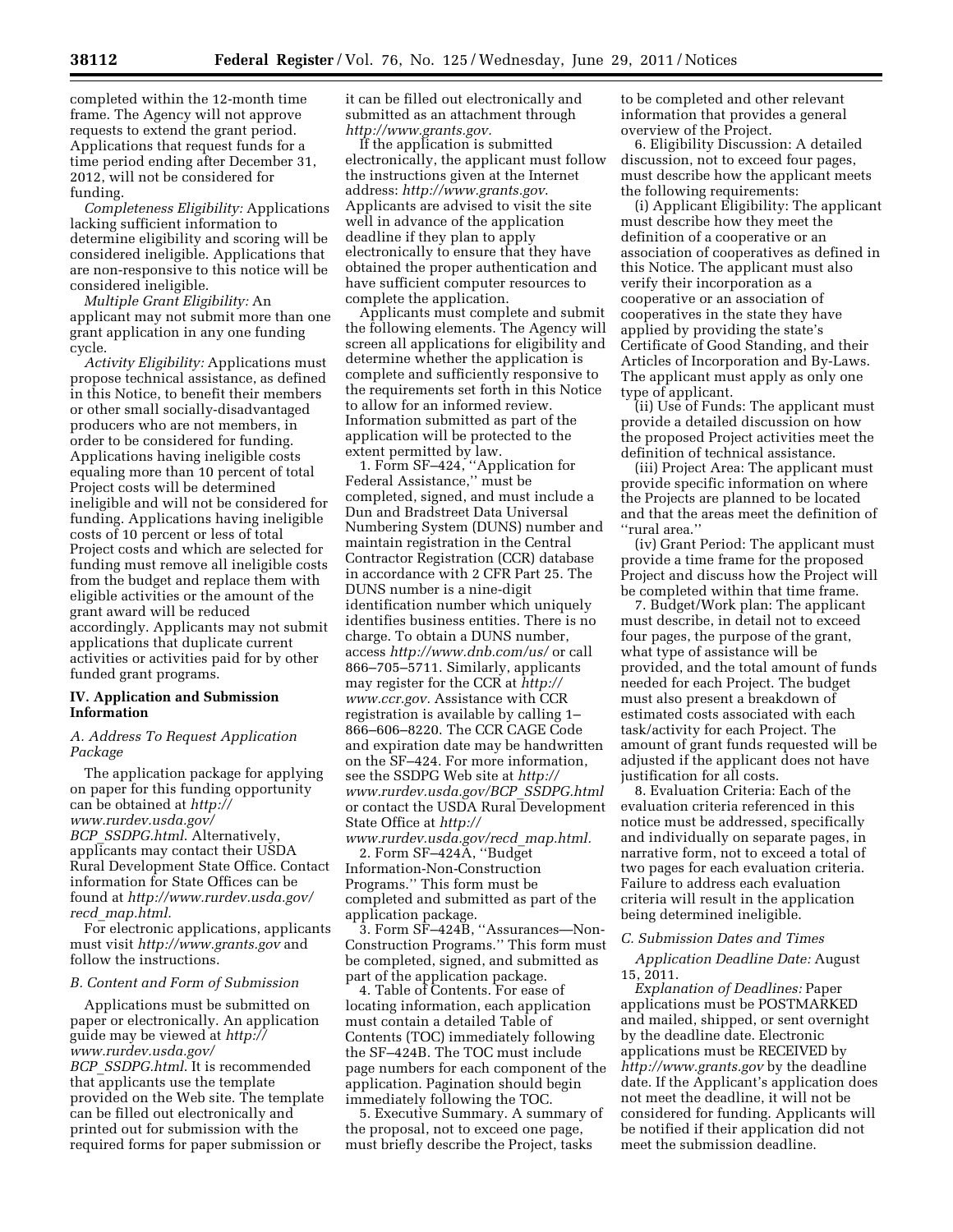## *D. National Environmental Policy Act*

This NOFA has been reviewed in accordance with 7 CFR Part 1940, subpart G, ''Environmental Program.'' Rural Development has determined that an Environmental Impact Statement is not required because the issuance of regulations and instructions, as well as amendments to them, describing administrative and financial procedures for processing, approving, and implementing the Agency's financial programs is categorically excluded in the Agency's National Environmental Policy Act (NEPA) regulation found at 7 CFR 1940.310(e)(3) of subpart G, ''Environmental Program.'' Thus, in accordance with NEPA (42 U.S.C. 4321– 4347), Rural Development has determined that this NOFA does not constitute a major Federal action significantly affecting the quality of the human environment. Furthermore, individual awards under this NOFA are hereby classified as Categorical Exclusions according to 7 CFR 1940.310(e), the award of financial assistance for planning purposes, management and feasibility studies, or environmental impact analyses, which do not require any additional documentation.

## *E. Civil Rights Compliance Requirements*

All grants made under this Notice are subject to Title VI of the Civil Rights Act of 1964 as required by the USDA (7 CFR Part 15, subpart A) and Section 504 of the Rehabilitation Act of 1973.

## *F. Intergovernmental Review of Applications*

Executive Order (EO) 12372, Intergovernmental Review of Federal Programs, applies to this program. This EO requires that Federal agencies provide opportunities for consultation on proposed assistance with State and local governments. Many states have established a Single Point of Contact (SPOC) to facilitate this consultation. A list of states that maintain a SPOC may be obtained at *[http://](http://www.whitehouse.gov/omb/grants_spoc)* 

*[www.whitehouse.gov/omb/grants](http://www.whitehouse.gov/omb/grants_spoc)*\_*spoc.*  If your state has a SPOC, you may submit your application directly for review. Any comments obtained through the SPOC must be provided to Rural Development for consideration as part of your application. If your state has not established a SPOC or you do not want to submit your application to the SPOC, Rural Development will submit your application to the SPOC or other appropriate agency or agencies.

You are also encouraged to contact Cooperative Programs at 202–720–8460 or *[cpgrants@wdc.usda.gov](mailto:cpgrants@wdc.usda.gov)* if you have questions about this process.

### *G. Funding Restrictions*

Grant funds must be used for technical assistance. No funds made available under this solicitation shall be used to:

1. Plan, repair, rehabilitate, acquire, or construct a building or facility, including a processing facility;

2. Purchase, rent, or install fixed equipment, including processing equipment;

3. Purchase vehicles, including boats; 4. Pay for the preparation of the grant application;

5. Pay expenses not directly related to the funded Project;

6. Fund political or lobbying activities;

7. Fund any activities prohibited by 7 CFR Parts 3015 or 3019;

8. Fund architectural or engineering design work for a specific physical facility;

9. Fund any direct expenses for the production of any commodity or product to which value will be added, including seed, rootstock, labor for harvesting the crop, and delivery of the commodity to a processing facility;

10. Fund research and development;

11. Purchase land;

12. Duplicate current activities or activities paid for by other funded grant programs.

13. Pay costs of the Project incurred prior to the date of grant approval;

14. Pay for assistance to any private business enterprise, which does not have at least 51 percent ownership by those who are either citizens of the United States or reside in the United States after being legally admitted for permanent residence;

15. Pay any judgment or debt owed to the United States;

16. Pay the operating costs of cooperative and/or association of cooperatives;

17. Pay expenses for applicant employee training; or

18. Pay for any goods or services from a person who has a conflict of interest with the grantee.

### *H. Other Submission Requirements*

Applicants may submit their paper application for a grant to their Rural Development State Office listed under the **ADDRESSES** section. Applicants may submit their application electronically at *[http://www.grants.gov.](http://www.grants.gov)* Applications may not be submitted by electronic mail or facsimile. Each application submission must contain all required documents in one envelope, if sent by mail or express delivery service.

# **V. Application Scoring Criteria Review Information**

## *A. Criteria*

All eligible and complete applications will be evaluated based upon the following criteria. Failure to address any one of the following criteria by the application deadline will result in the application being determined ineligible and the application will not be considered for funding. The total points possible for the criteria are 50. Any application receiving less than 30 total points will not be funded.

1. *Technical Assistance.* (0–15 points) The application will be evaluated to determine the applicant's ability to assess the needs of small sociallydisadvantaged producers, plan and conduct appropriate and effective technical assistance, and identify the expected outcomes of that assistance.

(i) 0 points will be awarded if the applicant does not substantively address this criterion.

(ii) 5 points will be awarded if the applicant demonstrates weakness in addressing this criterion.

(iii) 10 points will be awarded if the applicant demonstrates they meet part but not all of the criterion.

(iv) 15 points will be awarded if the applicant identifies specific needs of the socially-disadvantaged producers to be assisted; clearly articulates a logical and detailed plan of assistance for addressing those needs; and discusses realistic outcomes of planned assistance.

2. *Experience.* (0–15 points) Points will be awarded based upon length of experience of identified staff or consultants in providing technical assistance, as defined in this Notice. Applicants must describe the specific type of technical assistance experience for each identified staff member or consultant, as well as years of experience in providing that assistance. In addition, resumes for each individual staff member or consultant must be included as an attachment, listing their experience for the type of technical assistance proposed. The attachments will not count toward the maximum page total. The Agency will compare the described experience to the work plan to determine relevance of experience.

(i) 0 points will be awarded if the staff or consultants demonstrate no relevant experience in providing technical assistance;

(ii) 5 points will be awarded if at least one of the identified staff or consultants demonstrates more than two years of experience in providing relevant technical assistance;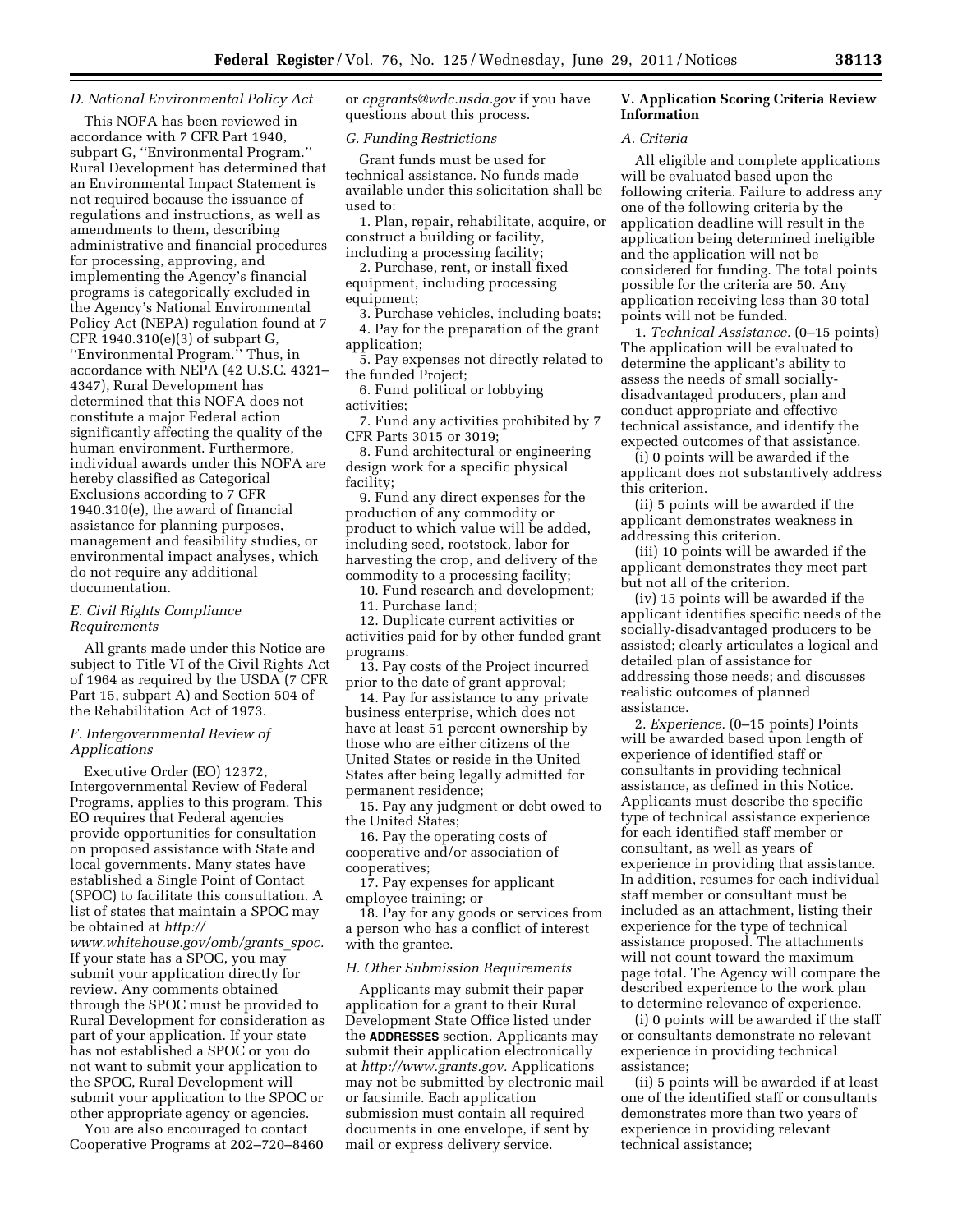(iii) 10 points will be awarded if at least one of the identified staff or consultants demonstrates 5 or more years of experience in providing relevant technical assistance; or

(iv) 15 points will be awarded if all of the identified staff or consultants demonstrate 5 or more years of experience in providing relevant technical assistance.

3. *Commitment.* (0–15 points) The Agency will evaluate the applicant's commitment to providing technical assistance to small, sociallydisadvantaged producers in rural areas. Points will be awarded based upon the number of socially-disadvantaged producers being assisted. Applicants must list the number and location of small, socially-disadvantaged producers that will directly benefit from the assistance provided.

(i) 0 points will be awarded if the applicant does not substantively address this criterion.

(ii) 5 points will be awarded if the proposed Project will benefit 1–10 small, socially-disadvantaged producers;

(iii) 10 points will be awarded if the proposed Project will benefit 11–50 small, socially-disadvantaged producers; or

(iv) 15 points will be awarded if the proposed Project will benefit more than 50 small, socially-disadvantaged producers.

4. *Local support.* (0–5 points) Applications will be reviewed for local support for the technical assistance activities of the cooperative. Applicants that demonstrate strong support from potential beneficiaries and other developmental organizations will receive more points than those not evidencing such support.

(i) 0 points will be awarded if the applicant does not substantively address this criterion.

(ii) 1 point will be awarded if the applicant provides or references 2–3 support letters that demonstrate substantive support from potential beneficiaries and/or support from local organizations.

(iii) 2 points will be awarded if the applicant provides or references 4–5 support letters that demonstrate substantive support from potential beneficiaries and/or support from local organizations.

(iv) 3 points will be awarded if the applicant provides or references 6–7 support letters that demonstrate substantive support from potential beneficiaries and/or support from local organizations.

 $\check{v}$  (v) 4 points will be awarded if the applicant provides or references 8–9

support letters that demonstrate substantive support from potential beneficiaries and/or support from local organizations.

(vi) 5 points will be awarded if the applicant provides or references 10 support letters that demonstrate substantive support from potential beneficiaries and/or support from local organizations.

The applicant may submit a maximum of 10 letters of support. These letters should be included as an attachment to the application and will not count against the maximum page total. Additional letters from industry groups, commodity groups, local and state government, and similar organizations should be referenced, but not included in the application package. When referencing these letters, provide the name of the organization, date of the letter, the nature of the support, and the name and title of the person signing the letter.

## *B. Review and Selection Process*

The Agency will screen all proposals to determine whether the application is eligible and sufficiently responsive to the requirements set forth in this Notice to allow for an informed review. Applications will be screened for eligibility and scored by the applicable State Office, then submitted to the National Office for review and ranking. The National Office will review the scores based upon the point allocation specified in this Notice. Applications will be funded in scoring rank order and submitted to the Administrator in rank order with funding level recommendations. The Administrator will break scoring ties based on Agency priorities for geographic distribution of grants, and serving underserved groups and underserved areas.

## *C. Anticipated Announcement and Award Dates*

*Award Date:* The announcement of award selections is expected to occur on or about September 15, 2011, subject to funding.

## **VI. Award Administration Information**

## *A. Award Notices*

Successful applicants will receive a notification of tentative selection for funding from Rural Development. Applicants must comply with all applicable statutes, regulations, and this notice before the grant award will receive final approval.

Unsuccessful applicants will receive notification, including appeal rights, by mail.

*B. Administrative and National Policy Requirements* 

7 CFR Parts 3015, 3019, and subparts A and F of 7 CFR Part 4284 are applicable to grants made under this notice. These regulations may be obtained at *[http://www.gpoaccess.gov/](http://www.gpoaccess.gov/cfr/index.html)  [cfr/index.html.](http://www.gpoaccess.gov/cfr/index.html)* 

The following additional requirements apply to grantees selected for this program:

• Agency approved Grant Agreement.

• Letter of Conditions.

• Form RD 1940–1, ''Request for Obligation of Funds.''

• Form RD 1942–46, ''Letter of Intent to Meet Conditions.

• Form AD–1047, ''Certification Regarding Debarment, Suspension, and Other Responsibility Matters—Primary Covered Transactions.''

• Form AD-1048, "Certification Regarding Debarment, Suspension, Ineligibility and Voluntary Exclusion-Lower Tier Covered Transactions.''

• Form AD-1049, "Certification Regarding a Drug-Free Workplace Requirement (Grants).''

• Form RD 400–4, ''Assurance Agreement.''

Additional information on these requirements can be found at *[http://](http://www.rurdev.usda.gov/BCP_SSDPG.html) [www.rurdev.usda.gov/](http://www.rurdev.usda.gov/BCP_SSDPG.html)  BCP*\_*[SSDPG.html.](http://www.rurdev.usda.gov/BCP_SSDPG.html)* 

*Fund Disbursement:* The Agency will determine, based on 7 CFR Parts 3015, 3016 and 3019, as applicable, whether disbursement of a grant will be by advance or reimbursement. As needed, but not more frequently than once every 30 days, an original of SF–270, ''Request for Advance or Reimbursement,'' may be submitted to Rural Development. Recipient's request for advance shall not be made in excess of reasonable outlays for the month covered.

*Reporting Requirements:* Grantees must provide Rural Development with an original or an electronic copy that includes all required signatures of the following reports. The reports should be submitted to the Agency contact listed on the Grant Agreement and Letter of Conditions. Failure to submit satisfactory reports on time may result in suspension or termination of the grant. Grantees will submit:

1. Form SF–425. A ''Federal Financial Report,'' listing expenditures according to agreed upon budget categories, on a semi-annual basis. Reporting periods end each March 31 and September 30. Reports are due 30 days after the reporting period ends.

2. Semi-annual performance reports comparing accomplishments to the objectives stated in the proposal, identifying all tasks completed to date